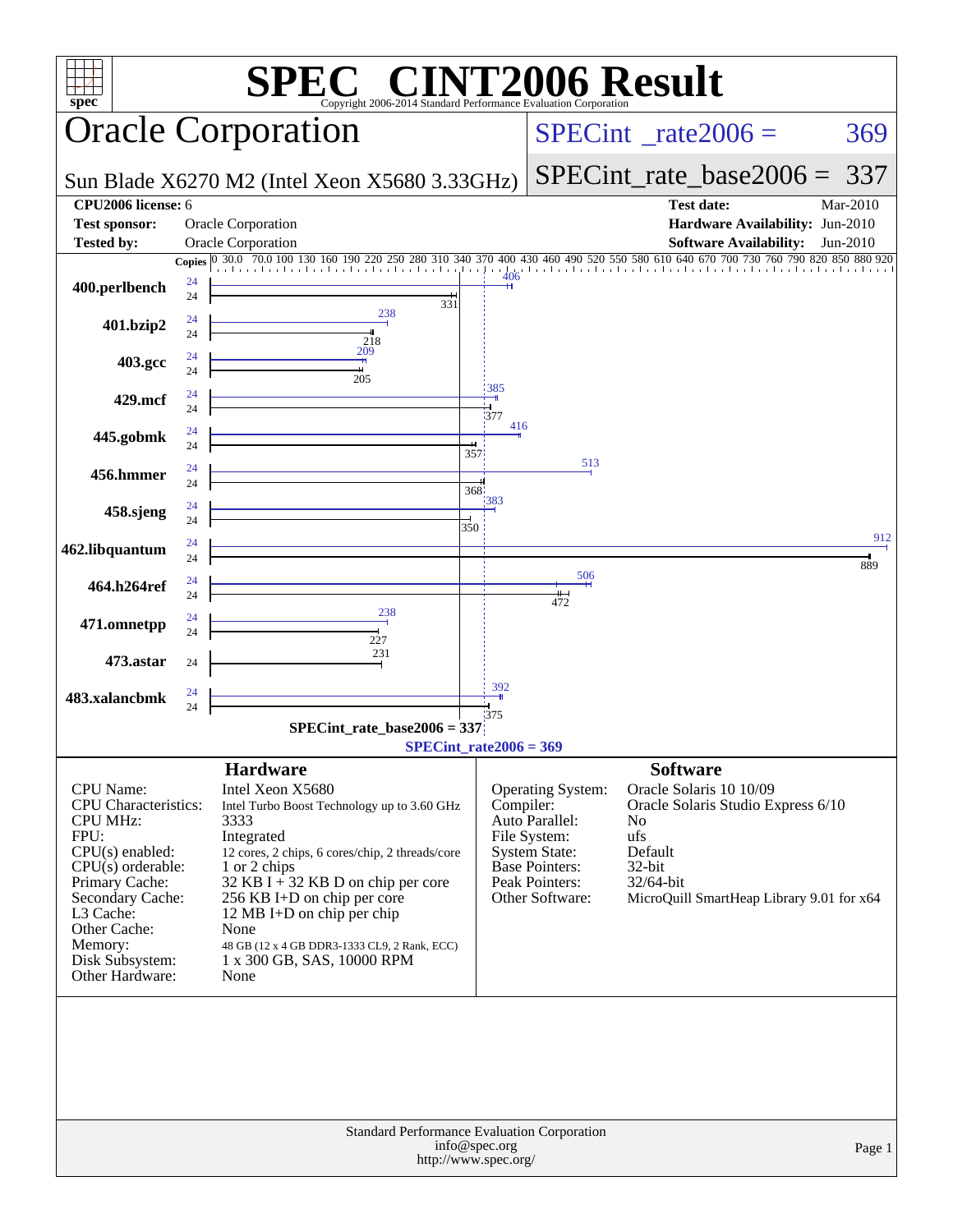

# **[SPEC CINT2006 Result](http://www.spec.org/auto/cpu2006/Docs/result-fields.html#SPECCINT2006Result)**

# Oracle Corporation

SPECint rate $2006 = 369$ 

Sun Blade X6270 M2 (Intel Xeon X5680 3.33GHz)

[SPECint\\_rate\\_base2006 =](http://www.spec.org/auto/cpu2006/Docs/result-fields.html#SPECintratebase2006) 337

**[CPU2006 license:](http://www.spec.org/auto/cpu2006/Docs/result-fields.html#CPU2006license)** 6 **[Test date:](http://www.spec.org/auto/cpu2006/Docs/result-fields.html#Testdate)** Mar-2010

**[Test sponsor:](http://www.spec.org/auto/cpu2006/Docs/result-fields.html#Testsponsor)** Oracle Corporation **[Hardware Availability:](http://www.spec.org/auto/cpu2006/Docs/result-fields.html#HardwareAvailability)** Jun-2010 **[Tested by:](http://www.spec.org/auto/cpu2006/Docs/result-fields.html#Testedby)** Oracle Corporation **[Software Availability:](http://www.spec.org/auto/cpu2006/Docs/result-fields.html#SoftwareAvailability)** Jun-2010

#### **[Results Table](http://www.spec.org/auto/cpu2006/Docs/result-fields.html#ResultsTable)**

|                    | <b>Base</b>   |                |            |                                                                                                          |       |                |       | <b>Peak</b>   |                |              |                |              |                |              |
|--------------------|---------------|----------------|------------|----------------------------------------------------------------------------------------------------------|-------|----------------|-------|---------------|----------------|--------------|----------------|--------------|----------------|--------------|
| <b>Benchmark</b>   | <b>Copies</b> | <b>Seconds</b> | Ratio      | <b>Seconds</b>                                                                                           | Ratio | <b>Seconds</b> | Ratio | <b>Copies</b> | <b>Seconds</b> | <b>Ratio</b> | <b>Seconds</b> | <b>Ratio</b> | <b>Seconds</b> | <b>Ratio</b> |
| 400.perlbench      | 24            | 721            | 325        | 708                                                                                                      | 331   | 707            | 332   | 24            | 585            | 400          | 577            | 406          | 577            | 406          |
| 401.bzip2          | 24            | 1056           | 219        | 1062                                                                                                     | 218   | 1069           | 217   | 24            | 969            | 239          | 973            | 238          | 973            | 238          |
| $403.\mathrm{gcc}$ | 24            | 960            | 201        | 944                                                                                                      | 205   | 943            | 205   | 24            | 920            | 210          | 941            | 205          | 922            | <u>209</u>   |
| $429$ .mcf         | 24            | 580            | 377        | 579                                                                                                      | 378   | 582            | 376   | 24            | 565            | 387          | 569            | 385          | 569            | 385          |
| $445$ .gobmk       | 24            | 703            | 358        | 705                                                                                                      | 357   | 714            | 352   | 24            | 602            | 418          | 605            | 416          | 606            | 416          |
| 456.hmmer          | 24            | 607            | 369        | 609                                                                                                      | 368   | 614            | 365   | 24            | 437            | 513          | 437            | 513          | 437            | 513          |
| $458$ .sjeng       | 24            | 829            | <b>350</b> | 830                                                                                                      | 350   | 829            | 350   | 24            | 757            | 384          | 757            | 383          | 757            | 383          |
| 462.libquantum     | 24            | 560            | 889        | 560                                                                                                      | 888   | 559            | 889   | 24            | 545            | 912          | 545            | 912          | 545            | 912          |
| 464.h264ref        | 24            | 1098           | 484        | 1133                                                                                                     | 469   | 1125           | 472   | 24            | 1034           | 513          | 1140           | 466          | 1049           | 506          |
| 471.omnetpp        | 24            | 662            | 227        | 662                                                                                                      | 227   | 662            | 226   | 24            | 629            | 238          | 629            | 239          | 629            | 238          |
| 473.astar          | 24            | 731            | 230        | 729                                                                                                      | 231   | 730            | 231   | 24            | 731            | 230          | 729            | 231          | 730            | 231          |
| 483.xalancbmk      | 24            | 441            | 375        | 441                                                                                                      | 375   | 442            | 374   | 24            | 421            | 393          | 425            | 390          | 423            | 392          |
|                    |               |                |            | Results appear in the order in which they were run. Bold underlined text indicates a median measurement. |       |                |       |               |                |              |                |              |                |              |

#### **[Submit Notes](http://www.spec.org/auto/cpu2006/Docs/result-fields.html#SubmitNotes)**

The config file option 'submit' was used.

#### **[Operating System Notes](http://www.spec.org/auto/cpu2006/Docs/result-fields.html#OperatingSystemNotes)**

ulimit -s unlimited (shell)

 /etc/system parameters tune\_t\_fsflushr=10 autoup=900

#### **[Platform Notes](http://www.spec.org/auto/cpu2006/Docs/result-fields.html#PlatformNotes)**

 Default BIOS settings used except: C-State : Disabled Data Reuse Optimization : Disabled

## **[Base Compiler Invocation](http://www.spec.org/auto/cpu2006/Docs/result-fields.html#BaseCompilerInvocation)**

[C benchmarks](http://www.spec.org/auto/cpu2006/Docs/result-fields.html#Cbenchmarks):  $C<sub>c</sub>$ 

[C++ benchmarks:](http://www.spec.org/auto/cpu2006/Docs/result-fields.html#CXXbenchmarks) [CC](http://www.spec.org/cpu2006/results/res2010q3/cpu2006-20100620-11770.flags.html#user_CXXbase_sun_CC)

> Standard Performance Evaluation Corporation [info@spec.org](mailto:info@spec.org) <http://www.spec.org/>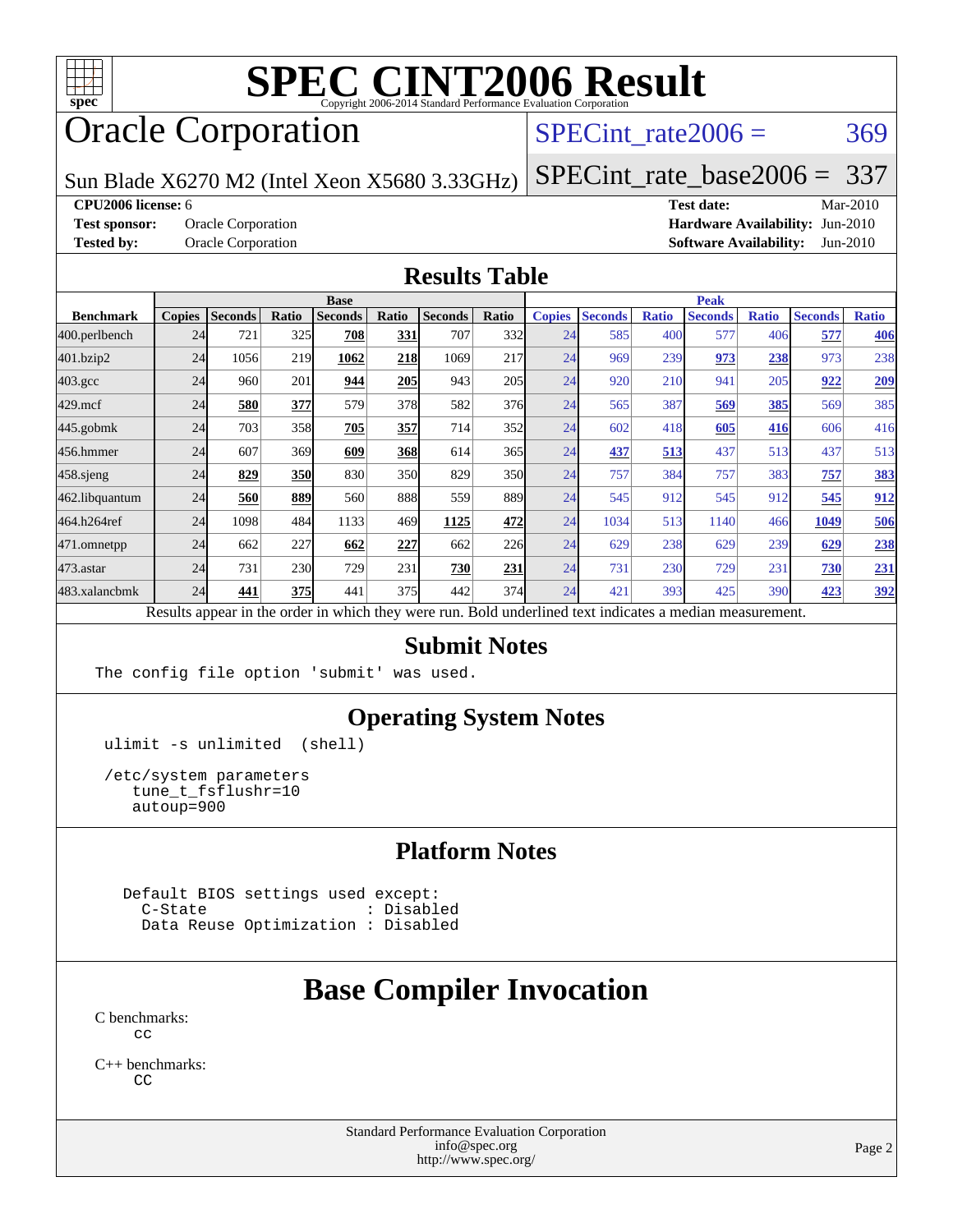

# **[SPEC CINT2006 Result](http://www.spec.org/auto/cpu2006/Docs/result-fields.html#SPECCINT2006Result)**

# Oracle Corporation

SPECint rate $2006 = 369$ 

Sun Blade X6270 M2 (Intel Xeon X5680 3.33GHz)

[SPECint\\_rate\\_base2006 =](http://www.spec.org/auto/cpu2006/Docs/result-fields.html#SPECintratebase2006) 337

**[CPU2006 license:](http://www.spec.org/auto/cpu2006/Docs/result-fields.html#CPU2006license)** 6 **[Test date:](http://www.spec.org/auto/cpu2006/Docs/result-fields.html#Testdate)** Mar-2010 **[Test sponsor:](http://www.spec.org/auto/cpu2006/Docs/result-fields.html#Testsponsor)** Oracle Corporation **[Hardware Availability:](http://www.spec.org/auto/cpu2006/Docs/result-fields.html#HardwareAvailability)** Jun-2010 **[Tested by:](http://www.spec.org/auto/cpu2006/Docs/result-fields.html#Testedby)** Oracle Corporation **[Software Availability:](http://www.spec.org/auto/cpu2006/Docs/result-fields.html#SoftwareAvailability)** Jun-2010

#### **[Base Portability Flags](http://www.spec.org/auto/cpu2006/Docs/result-fields.html#BasePortabilityFlags)**

 400.perlbench: [-DSPEC\\_CPU\\_SOLARIS\\_IA32](http://www.spec.org/cpu2006/results/res2010q3/cpu2006-20100620-11770.flags.html#b400.perlbench_baseCPORTABILITY_DSPEC_CPU_SOLARIS_IA32) 403.gcc: [-DSPEC\\_CPU\\_SOLARIS](http://www.spec.org/cpu2006/results/res2010q3/cpu2006-20100620-11770.flags.html#b403.gcc_baseCPORTABILITY_DSPEC_CPU_SOLARIS) 462.libquantum: [-DSPEC\\_CPU\\_SOLARIS](http://www.spec.org/cpu2006/results/res2010q3/cpu2006-20100620-11770.flags.html#b462.libquantum_baseCPORTABILITY_DSPEC_CPU_SOLARIS) 483.xalancbmk: [-DSPEC\\_CPU\\_SOLARIS](http://www.spec.org/cpu2006/results/res2010q3/cpu2006-20100620-11770.flags.html#b483.xalancbmk_baseCXXPORTABILITY_DSPEC_CPU_SOLARIS)

**[Base Optimization Flags](http://www.spec.org/auto/cpu2006/Docs/result-fields.html#BaseOptimizationFlags)**

[C benchmarks](http://www.spec.org/auto/cpu2006/Docs/result-fields.html#Cbenchmarks):

[-fast](http://www.spec.org/cpu2006/results/res2010q3/cpu2006-20100620-11770.flags.html#user_CCbase_fast_cc) [-xtarget=nehalem](http://www.spec.org/cpu2006/results/res2010q3/cpu2006-20100620-11770.flags.html#user_CCbase_xtarget_74860a595ffaa63cd4d8626087837745) [-xipo=2](http://www.spec.org/cpu2006/results/res2010q3/cpu2006-20100620-11770.flags.html#user_CCbase_xipo_5e3708e8f61bc7c7cade0f8c4dada1db) [-xpagesize=2M](http://www.spec.org/cpu2006/results/res2010q3/cpu2006-20100620-11770.flags.html#user_CCbase_xpagesize_f50b67cca4ef3b24ae5e9aaf0af70b7e) [-M /usr/lib/ld/map.bssalign](http://www.spec.org/cpu2006/results/res2010q3/cpu2006-20100620-11770.flags.html#user_CCbase_Mmapfile)

[C++ benchmarks:](http://www.spec.org/auto/cpu2006/Docs/result-fields.html#CXXbenchmarks)

[-fast](http://www.spec.org/cpu2006/results/res2010q3/cpu2006-20100620-11770.flags.html#user_CXXbase_fast_CC) [-xtarget=nehalem](http://www.spec.org/cpu2006/results/res2010q3/cpu2006-20100620-11770.flags.html#user_CXXbase_xtarget_74860a595ffaa63cd4d8626087837745) [-xipo=2](http://www.spec.org/cpu2006/results/res2010q3/cpu2006-20100620-11770.flags.html#user_CXXbase_xipo_5e3708e8f61bc7c7cade0f8c4dada1db) [-xpagesize=2M](http://www.spec.org/cpu2006/results/res2010q3/cpu2006-20100620-11770.flags.html#user_CXXbase_xpagesize_f50b67cca4ef3b24ae5e9aaf0af70b7e) [-xvector=simd](http://www.spec.org/cpu2006/results/res2010q3/cpu2006-20100620-11770.flags.html#user_CXXbase_xvector_e0bda0e944b1aaab410387048a88518e) [-xalias\\_level=compatible](http://www.spec.org/cpu2006/results/res2010q3/cpu2006-20100620-11770.flags.html#user_CXXbase_xalias_level_CC_96f159d8d9a7543292667cc08592323e) [-L/data1/SmartHeap\\_9/lib -R/data1/SmartHeap\\_9/lib -lsmartheap](http://www.spec.org/cpu2006/results/res2010q3/cpu2006-20100620-11770.flags.html#user_CXXbase_F-Lsmartheap) [-library=stlport4](http://www.spec.org/cpu2006/results/res2010q3/cpu2006-20100620-11770.flags.html#user_CXXbase_F-lstlport4_b8e913805c6afc3a45e676d2e2070a28)

#### **[Base Other Flags](http://www.spec.org/auto/cpu2006/Docs/result-fields.html#BaseOtherFlags)**

[C benchmarks](http://www.spec.org/auto/cpu2006/Docs/result-fields.html#Cbenchmarks): [-V](http://www.spec.org/cpu2006/results/res2010q3/cpu2006-20100620-11770.flags.html#user_CCbase_version_ccf90) [-#](http://www.spec.org/cpu2006/results/res2010q3/cpu2006-20100620-11770.flags.html#user_CCbase_verbose_cc) [-xjobs=24](http://www.spec.org/cpu2006/results/res2010q3/cpu2006-20100620-11770.flags.html#user_CCbase_xjobs_abd6ddc54c9060592217816ca032119c)

[C++ benchmarks:](http://www.spec.org/auto/cpu2006/Docs/result-fields.html#CXXbenchmarks) [-verbose=diags,version](http://www.spec.org/cpu2006/results/res2010q3/cpu2006-20100620-11770.flags.html#user_CXXbase_verbose_CC) [-xjobs=24](http://www.spec.org/cpu2006/results/res2010q3/cpu2006-20100620-11770.flags.html#user_CXXbase_xjobs_abd6ddc54c9060592217816ca032119c)

## **[Peak Compiler Invocation](http://www.spec.org/auto/cpu2006/Docs/result-fields.html#PeakCompilerInvocation)**

[C benchmarks](http://www.spec.org/auto/cpu2006/Docs/result-fields.html#Cbenchmarks): [cc](http://www.spec.org/cpu2006/results/res2010q3/cpu2006-20100620-11770.flags.html#user_CCpeak_sun_cc)

[C++ benchmarks:](http://www.spec.org/auto/cpu2006/Docs/result-fields.html#CXXbenchmarks) [CC](http://www.spec.org/cpu2006/results/res2010q3/cpu2006-20100620-11770.flags.html#user_CXXpeak_sun_CC)

## **[Peak Portability Flags](http://www.spec.org/auto/cpu2006/Docs/result-fields.html#PeakPortabilityFlags)**

 400.perlbench: [-DSPEC\\_CPU\\_SOLARIS\\_X64](http://www.spec.org/cpu2006/results/res2010q3/cpu2006-20100620-11770.flags.html#b400.perlbench_peakCPORTABILITY_DSPEC_CPU_SOLARIS_X64) [-DSPEC\\_CPU\\_LP64](http://www.spec.org/cpu2006/results/res2010q3/cpu2006-20100620-11770.flags.html#b400.perlbench_peakCPORTABILITY_DSPEC_CPU_LP64) 403.gcc: [-DSPEC\\_CPU\\_SOLARIS](http://www.spec.org/cpu2006/results/res2010q3/cpu2006-20100620-11770.flags.html#b403.gcc_peakCPORTABILITY_DSPEC_CPU_SOLARIS) 462.libquantum: [-DSPEC\\_CPU\\_SOLARIS](http://www.spec.org/cpu2006/results/res2010q3/cpu2006-20100620-11770.flags.html#b462.libquantum_peakCPORTABILITY_DSPEC_CPU_SOLARIS) 483.xalancbmk: [-DSPEC\\_CPU\\_SOLARIS](http://www.spec.org/cpu2006/results/res2010q3/cpu2006-20100620-11770.flags.html#b483.xalancbmk_peakCXXPORTABILITY_DSPEC_CPU_SOLARIS)

> Standard Performance Evaluation Corporation [info@spec.org](mailto:info@spec.org) <http://www.spec.org/>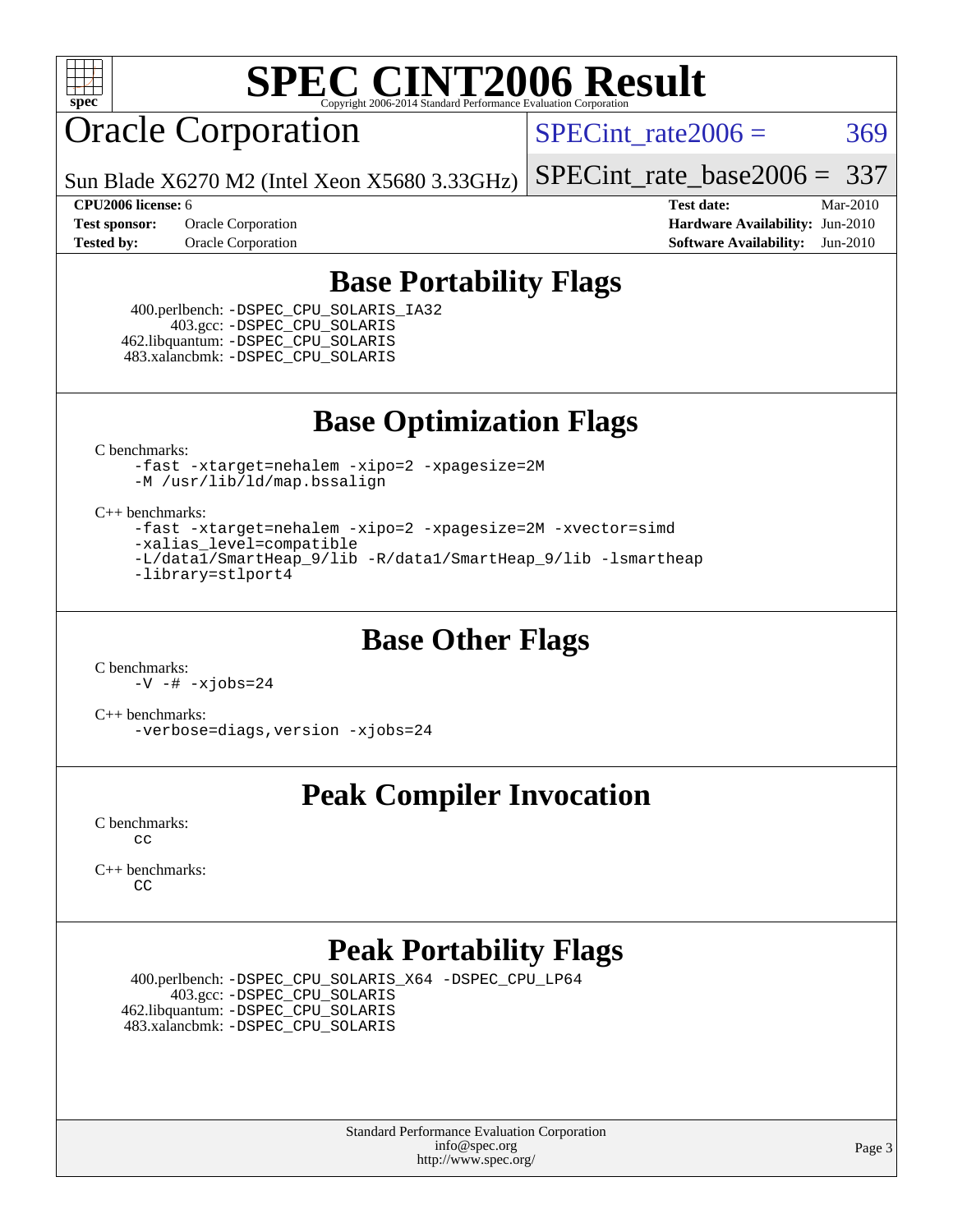

# **[SPEC CINT2006 Result](http://www.spec.org/auto/cpu2006/Docs/result-fields.html#SPECCINT2006Result)**

Oracle Corporation

SPECint rate $2006 = 369$ 

Sun Blade X6270 M2 (Intel Xeon X5680 3.33GHz)

[SPECint\\_rate\\_base2006 =](http://www.spec.org/auto/cpu2006/Docs/result-fields.html#SPECintratebase2006) 337

**[CPU2006 license:](http://www.spec.org/auto/cpu2006/Docs/result-fields.html#CPU2006license)** 6 **[Test date:](http://www.spec.org/auto/cpu2006/Docs/result-fields.html#Testdate)** Mar-2010

**[Test sponsor:](http://www.spec.org/auto/cpu2006/Docs/result-fields.html#Testsponsor)** Oracle Corporation **[Hardware Availability:](http://www.spec.org/auto/cpu2006/Docs/result-fields.html#HardwareAvailability)** Jun-2010 **[Tested by:](http://www.spec.org/auto/cpu2006/Docs/result-fields.html#Testedby)** Oracle Corporation **[Software Availability:](http://www.spec.org/auto/cpu2006/Docs/result-fields.html#SoftwareAvailability)** Jun-2010

## **[Peak Optimization Flags](http://www.spec.org/auto/cpu2006/Docs/result-fields.html#PeakOptimizationFlags)**

#### [C benchmarks](http://www.spec.org/auto/cpu2006/Docs/result-fields.html#Cbenchmarks):

Standard Performance Evaluation Corporation [info@spec.org](mailto:info@spec.org) 400.perlbench: [-xprofile=collect:./feedback](http://www.spec.org/cpu2006/results/res2010q3/cpu2006-20100620-11770.flags.html#user_peakPASS1_CFLAGSPASS1_LDFLAGS400_perlbench_xprofile_collect_eb7600ff49c156e08b79eda146723f7d)(pass 1)  $-$ xprofile=use:./feedback(pass 2)  $-$ fast  $-$ xtarget=nehalem [-xipo=1](http://www.spec.org/cpu2006/results/res2010q3/cpu2006-20100620-11770.flags.html#user_peakOPTIMIZE400_perlbench_xipo_244aeef1b109ad561a752b1a22d45e94) [-m64](http://www.spec.org/cpu2006/results/res2010q3/cpu2006-20100620-11770.flags.html#user_peakOPTIMIZE400_perlbench_F-m64) [-xalias\\_level=std](http://www.spec.org/cpu2006/results/res2010q3/cpu2006-20100620-11770.flags.html#user_peakOPTIMIZE400_perlbench_xalias_level_cc_ed12b6aa9cc1ccf9ee8329664a2d2066) [-lbsdmalloc](http://www.spec.org/cpu2006/results/res2010q3/cpu2006-20100620-11770.flags.html#user_peakEXTRA_LIBS400_perlbench_F-lbsdmalloc) [-lumem](http://www.spec.org/cpu2006/results/res2010q3/cpu2006-20100620-11770.flags.html#user_peakEXTRA_LIBS400_perlbench_F-lumem) 401.bzip2: [-fast](http://www.spec.org/cpu2006/results/res2010q3/cpu2006-20100620-11770.flags.html#user_peakOPTIMIZE401_bzip2_fast_cc) [-xtarget=nehalem](http://www.spec.org/cpu2006/results/res2010q3/cpu2006-20100620-11770.flags.html#user_peakOPTIMIZE401_bzip2_xtarget_74860a595ffaa63cd4d8626087837745) [-xipo=2](http://www.spec.org/cpu2006/results/res2010q3/cpu2006-20100620-11770.flags.html#user_peakOPTIMIZE401_bzip2_xipo_5e3708e8f61bc7c7cade0f8c4dada1db) [-m64](http://www.spec.org/cpu2006/results/res2010q3/cpu2006-20100620-11770.flags.html#user_peakOPTIMIZE401_bzip2_F-m64) [-xpagesize=2M](http://www.spec.org/cpu2006/results/res2010q3/cpu2006-20100620-11770.flags.html#user_peakOPTIMIZE401_bzip2_xpagesize_f50b67cca4ef3b24ae5e9aaf0af70b7e) [-xalias\\_level=std](http://www.spec.org/cpu2006/results/res2010q3/cpu2006-20100620-11770.flags.html#user_peakOPTIMIZE401_bzip2_xalias_level_cc_ed12b6aa9cc1ccf9ee8329664a2d2066) [-lumem](http://www.spec.org/cpu2006/results/res2010q3/cpu2006-20100620-11770.flags.html#user_peakEXTRA_LIBS401_bzip2_F-lumem) 403.gcc: [-xprofile=collect:./feedback](http://www.spec.org/cpu2006/results/res2010q3/cpu2006-20100620-11770.flags.html#user_peakPASS1_CFLAGSPASS1_LDFLAGS403_gcc_xprofile_collect_eb7600ff49c156e08b79eda146723f7d)(pass 1) [-xprofile=use:./feedback](http://www.spec.org/cpu2006/results/res2010q3/cpu2006-20100620-11770.flags.html#user_peakPASS2_CFLAGSPASS2_LDFLAGS403_gcc_xprofile_use_2c7da09021590254e061b7043891e3f2)(pass 2) [-fast](http://www.spec.org/cpu2006/results/res2010q3/cpu2006-20100620-11770.flags.html#user_peakOPTIMIZE403_gcc_fast_cc) [-xtarget=nehalem](http://www.spec.org/cpu2006/results/res2010q3/cpu2006-20100620-11770.flags.html#user_peakOPTIMIZE403_gcc_xtarget_74860a595ffaa63cd4d8626087837745) [-xipo=2](http://www.spec.org/cpu2006/results/res2010q3/cpu2006-20100620-11770.flags.html#user_peakOPTIMIZE403_gcc_xipo_5e3708e8f61bc7c7cade0f8c4dada1db) [-xpagesize=2M](http://www.spec.org/cpu2006/results/res2010q3/cpu2006-20100620-11770.flags.html#user_peakOPTIMIZE403_gcc_xpagesize_f50b67cca4ef3b24ae5e9aaf0af70b7e) [-W2,-Rujam](http://www.spec.org/cpu2006/results/res2010q3/cpu2006-20100620-11770.flags.html#user_peakCOPTIMIZE403_gcc_Rujam_bd0a3be023a85ea10a1f4d32007e195f) [-W2,-Rtile](http://www.spec.org/cpu2006/results/res2010q3/cpu2006-20100620-11770.flags.html#user_peakCOPTIMIZE403_gcc_Rtile_b376e3968d2912a65330994d7bfe5528) 429.mcf: [-xprofile=collect:./feedback](http://www.spec.org/cpu2006/results/res2010q3/cpu2006-20100620-11770.flags.html#user_peakPASS1_CFLAGSPASS1_LDFLAGS429_mcf_xprofile_collect_eb7600ff49c156e08b79eda146723f7d)(pass 1) [-xprofile=use:./feedback](http://www.spec.org/cpu2006/results/res2010q3/cpu2006-20100620-11770.flags.html#user_peakPASS2_CFLAGSPASS2_LDFLAGS429_mcf_xprofile_use_2c7da09021590254e061b7043891e3f2)(pass 2) [-fast](http://www.spec.org/cpu2006/results/res2010q3/cpu2006-20100620-11770.flags.html#user_peakOPTIMIZE429_mcf_fast_cc) [-xtarget=nehalem](http://www.spec.org/cpu2006/results/res2010q3/cpu2006-20100620-11770.flags.html#user_peakOPTIMIZE429_mcf_xtarget_74860a595ffaa63cd4d8626087837745) [-xipo=2](http://www.spec.org/cpu2006/results/res2010q3/cpu2006-20100620-11770.flags.html#user_peakOPTIMIZE429_mcf_xipo_5e3708e8f61bc7c7cade0f8c4dada1db) [-m32](http://www.spec.org/cpu2006/results/res2010q3/cpu2006-20100620-11770.flags.html#user_peakOPTIMIZE429_mcf_F-m32) [-xpagesize=2M](http://www.spec.org/cpu2006/results/res2010q3/cpu2006-20100620-11770.flags.html#user_peakOPTIMIZE429_mcf_xpagesize_f50b67cca4ef3b24ae5e9aaf0af70b7e) [-xalias\\_level=strong](http://www.spec.org/cpu2006/results/res2010q3/cpu2006-20100620-11770.flags.html#user_peakOPTIMIZE429_mcf_xalias_level_cc_55f5e21d5175f1806f53f2825faa86c9) [-xprefetch=no%auto](http://www.spec.org/cpu2006/results/res2010q3/cpu2006-20100620-11770.flags.html#user_peakOPTIMIZE429_mcf_xprefetch_aadf369b144f677b141e4051b7b2a0c9) [-lbsdmalloc](http://www.spec.org/cpu2006/results/res2010q3/cpu2006-20100620-11770.flags.html#user_peakEXTRA_LIBS429_mcf_F-lbsdmalloc) 445.gobmk: [-xprofile=collect:./feedback](http://www.spec.org/cpu2006/results/res2010q3/cpu2006-20100620-11770.flags.html#user_peakPASS1_CFLAGSPASS1_LDFLAGS445_gobmk_xprofile_collect_eb7600ff49c156e08b79eda146723f7d)(pass 1) [-xprofile=use:./feedback](http://www.spec.org/cpu2006/results/res2010q3/cpu2006-20100620-11770.flags.html#user_peakPASS2_CFLAGSPASS2_LDFLAGS445_gobmk_xprofile_use_2c7da09021590254e061b7043891e3f2)(pass 2) [-fast](http://www.spec.org/cpu2006/results/res2010q3/cpu2006-20100620-11770.flags.html#user_peakOPTIMIZE445_gobmk_fast_cc) [-xtarget=nehalem](http://www.spec.org/cpu2006/results/res2010q3/cpu2006-20100620-11770.flags.html#user_peakOPTIMIZE445_gobmk_xtarget_74860a595ffaa63cd4d8626087837745) [-m64](http://www.spec.org/cpu2006/results/res2010q3/cpu2006-20100620-11770.flags.html#user_peakOPTIMIZE445_gobmk_F-m64) [-xpagesize=2M](http://www.spec.org/cpu2006/results/res2010q3/cpu2006-20100620-11770.flags.html#user_peakOPTIMIZE445_gobmk_xpagesize_f50b67cca4ef3b24ae5e9aaf0af70b7e) [-xrestrict](http://www.spec.org/cpu2006/results/res2010q3/cpu2006-20100620-11770.flags.html#user_peakOPTIMIZE445_gobmk_F-xrestrict) [-xalias\\_level=strong](http://www.spec.org/cpu2006/results/res2010q3/cpu2006-20100620-11770.flags.html#user_peakOPTIMIZE445_gobmk_xalias_level_cc_55f5e21d5175f1806f53f2825faa86c9) [-xdepend](http://www.spec.org/cpu2006/results/res2010q3/cpu2006-20100620-11770.flags.html#user_peakOPTIMIZE445_gobmk_F-xdepend) 456.hmmer: [-xprofile=collect:./feedback](http://www.spec.org/cpu2006/results/res2010q3/cpu2006-20100620-11770.flags.html#user_peakPASS1_CFLAGSPASS1_LDFLAGS456_hmmer_xprofile_collect_eb7600ff49c156e08b79eda146723f7d)(pass 1)  $-$ xprofile=use:./feedback(pass 2)  $-$ fast  $-$ xtarget=nehalem  $-xipo=2 -m64$  $-xipo=2 -m64$  $-xipo=2 -m64$  458.sjeng: [-xprofile=collect:./feedback](http://www.spec.org/cpu2006/results/res2010q3/cpu2006-20100620-11770.flags.html#user_peakPASS1_CFLAGSPASS1_LDFLAGS458_sjeng_xprofile_collect_eb7600ff49c156e08b79eda146723f7d)(pass 1) [-xprofile=use:./feedback](http://www.spec.org/cpu2006/results/res2010q3/cpu2006-20100620-11770.flags.html#user_peakPASS2_CFLAGSPASS2_LDFLAGS458_sjeng_xprofile_use_2c7da09021590254e061b7043891e3f2)(pass 2) [-fast](http://www.spec.org/cpu2006/results/res2010q3/cpu2006-20100620-11770.flags.html#user_peakOPTIMIZE458_sjeng_fast_cc) [-xtarget=nehalem](http://www.spec.org/cpu2006/results/res2010q3/cpu2006-20100620-11770.flags.html#user_peakOPTIMIZE458_sjeng_xtarget_74860a595ffaa63cd4d8626087837745) [-xipo=2](http://www.spec.org/cpu2006/results/res2010q3/cpu2006-20100620-11770.flags.html#user_peakOPTIMIZE458_sjeng_xipo_5e3708e8f61bc7c7cade0f8c4dada1db) [-m64](http://www.spec.org/cpu2006/results/res2010q3/cpu2006-20100620-11770.flags.html#user_peakOPTIMIZE458_sjeng_F-m64) [-xpagesize=2M](http://www.spec.org/cpu2006/results/res2010q3/cpu2006-20100620-11770.flags.html#user_peakOPTIMIZE458_sjeng_xpagesize_f50b67cca4ef3b24ae5e9aaf0af70b7e) [-xalias\\_level=strong](http://www.spec.org/cpu2006/results/res2010q3/cpu2006-20100620-11770.flags.html#user_peakOPTIMIZE458_sjeng_xalias_level_cc_55f5e21d5175f1806f53f2825faa86c9) 462.libquantum: [-fast](http://www.spec.org/cpu2006/results/res2010q3/cpu2006-20100620-11770.flags.html#user_peakOPTIMIZE462_libquantum_fast_cc) [-xtarget=nehalem](http://www.spec.org/cpu2006/results/res2010q3/cpu2006-20100620-11770.flags.html#user_peakOPTIMIZE462_libquantum_xtarget_74860a595ffaa63cd4d8626087837745) [-xipo=2](http://www.spec.org/cpu2006/results/res2010q3/cpu2006-20100620-11770.flags.html#user_peakOPTIMIZE462_libquantum_xipo_5e3708e8f61bc7c7cade0f8c4dada1db) [-m64](http://www.spec.org/cpu2006/results/res2010q3/cpu2006-20100620-11770.flags.html#user_peakOPTIMIZE462_libquantum_F-m64) [-xalias\\_level=std](http://www.spec.org/cpu2006/results/res2010q3/cpu2006-20100620-11770.flags.html#user_peakEXTRA_OPTIMIZE462_libquantum_xalias_level_cc_ed12b6aa9cc1ccf9ee8329664a2d2066) 464.h264ref: [-xprofile=collect:./feedback](http://www.spec.org/cpu2006/results/res2010q3/cpu2006-20100620-11770.flags.html#user_peakPASS1_CFLAGSPASS1_LDFLAGS464_h264ref_xprofile_collect_eb7600ff49c156e08b79eda146723f7d)(pass 1) [-xprofile=use:./feedback](http://www.spec.org/cpu2006/results/res2010q3/cpu2006-20100620-11770.flags.html#user_peakPASS2_CFLAGSPASS2_LDFLAGS464_h264ref_xprofile_use_2c7da09021590254e061b7043891e3f2)(pass 2) [-fast](http://www.spec.org/cpu2006/results/res2010q3/cpu2006-20100620-11770.flags.html#user_peakOPTIMIZE464_h264ref_fast_cc) [-xtarget=nehalem](http://www.spec.org/cpu2006/results/res2010q3/cpu2006-20100620-11770.flags.html#user_peakOPTIMIZE464_h264ref_xtarget_74860a595ffaa63cd4d8626087837745) [-xipo=2](http://www.spec.org/cpu2006/results/res2010q3/cpu2006-20100620-11770.flags.html#user_peakOPTIMIZE464_h264ref_xipo_5e3708e8f61bc7c7cade0f8c4dada1db) [-m64](http://www.spec.org/cpu2006/results/res2010q3/cpu2006-20100620-11770.flags.html#user_peakOPTIMIZE464_h264ref_F-m64) [-xalias\\_level=strong](http://www.spec.org/cpu2006/results/res2010q3/cpu2006-20100620-11770.flags.html#user_peakOPTIMIZE464_h264ref_xalias_level_cc_55f5e21d5175f1806f53f2825faa86c9) [-xrestrict](http://www.spec.org/cpu2006/results/res2010q3/cpu2006-20100620-11770.flags.html#user_peakEXTRA_OPTIMIZE464_h264ref_F-xrestrict) [C++ benchmarks:](http://www.spec.org/auto/cpu2006/Docs/result-fields.html#CXXbenchmarks) 471.omnetpp: [-xprofile=collect:./feedback](http://www.spec.org/cpu2006/results/res2010q3/cpu2006-20100620-11770.flags.html#user_peakPASS1_CXXFLAGSPASS1_LDFLAGS471_omnetpp_xprofile_collect_eb7600ff49c156e08b79eda146723f7d)(pass 1) [-xprofile=use:./feedback](http://www.spec.org/cpu2006/results/res2010q3/cpu2006-20100620-11770.flags.html#user_peakPASS2_CXXFLAGSPASS2_LDFLAGS471_omnetpp_xprofile_use_2c7da09021590254e061b7043891e3f2)(pass 2) [-fast](http://www.spec.org/cpu2006/results/res2010q3/cpu2006-20100620-11770.flags.html#user_peakOPTIMIZE471_omnetpp_fast_CC) [-xtarget=nehalem](http://www.spec.org/cpu2006/results/res2010q3/cpu2006-20100620-11770.flags.html#user_peakOPTIMIZE471_omnetpp_xtarget_74860a595ffaa63cd4d8626087837745) [-xipo=2](http://www.spec.org/cpu2006/results/res2010q3/cpu2006-20100620-11770.flags.html#user_peakOPTIMIZE471_omnetpp_xipo_5e3708e8f61bc7c7cade0f8c4dada1db) [-xpagesize=2M](http://www.spec.org/cpu2006/results/res2010q3/cpu2006-20100620-11770.flags.html#user_peakOPTIMIZE471_omnetpp_xpagesize_f50b67cca4ef3b24ae5e9aaf0af70b7e) [-library=stlport4](http://www.spec.org/cpu2006/results/res2010q3/cpu2006-20100620-11770.flags.html#user_peakEXTRA_CXXFLAGSEXTRA_CXXLIBS471_omnetpp_F-lstlport4_b8e913805c6afc3a45e676d2e2070a28) [-L/data1/SmartHeap\\_9/lib -R/data1/SmartHeap\\_9/lib -lsmartheap](http://www.spec.org/cpu2006/results/res2010q3/cpu2006-20100620-11770.flags.html#user_peakEXTRA_OPTIMIZE471_omnetpp_F-Lsmartheap)  $473$ .astar: basepeak = yes 483.xalancbmk: [-xprofile=collect:./feedback](http://www.spec.org/cpu2006/results/res2010q3/cpu2006-20100620-11770.flags.html#user_peakPASS1_CXXFLAGSPASS1_LDFLAGS483_xalancbmk_xprofile_collect_eb7600ff49c156e08b79eda146723f7d)(pass 1) [-xprofile=use:./feedback](http://www.spec.org/cpu2006/results/res2010q3/cpu2006-20100620-11770.flags.html#user_peakPASS2_CXXFLAGSPASS2_LDFLAGS483_xalancbmk_xprofile_use_2c7da09021590254e061b7043891e3f2)(pass 2) [-fast](http://www.spec.org/cpu2006/results/res2010q3/cpu2006-20100620-11770.flags.html#user_peakOPTIMIZE483_xalancbmk_fast_CC) [-xtarget=nehalem](http://www.spec.org/cpu2006/results/res2010q3/cpu2006-20100620-11770.flags.html#user_peakOPTIMIZE483_xalancbmk_xtarget_74860a595ffaa63cd4d8626087837745) [-xipo=2](http://www.spec.org/cpu2006/results/res2010q3/cpu2006-20100620-11770.flags.html#user_peakOPTIMIZE483_xalancbmk_xipo_5e3708e8f61bc7c7cade0f8c4dada1db) [-xunroll=2](http://www.spec.org/cpu2006/results/res2010q3/cpu2006-20100620-11770.flags.html#user_peakOPTIMIZE483_xalancbmk_xunroll_8ac303d7ab8ce392def9a884afb24df7) [-xpagesize=2M](http://www.spec.org/cpu2006/results/res2010q3/cpu2006-20100620-11770.flags.html#user_peakOPTIMIZE483_xalancbmk_xpagesize_f50b67cca4ef3b24ae5e9aaf0af70b7e) [-xalias\\_level=compatible](http://www.spec.org/cpu2006/results/res2010q3/cpu2006-20100620-11770.flags.html#user_peakOPTIMIZE483_xalancbmk_xalias_level_CC_96f159d8d9a7543292667cc08592323e) [-L/data1/SmartHeap\\_9/lib -R/data1/SmartHeap\\_9/lib -lsmartheap](http://www.spec.org/cpu2006/results/res2010q3/cpu2006-20100620-11770.flags.html#user_peakOPTIMIZE483_xalancbmk_F-Lsmartheap) [-library=stlport4](http://www.spec.org/cpu2006/results/res2010q3/cpu2006-20100620-11770.flags.html#user_peakEXTRA_CXXFLAGSEXTRA_CXXLIBS483_xalancbmk_F-lstlport4_b8e913805c6afc3a45e676d2e2070a28)

<http://www.spec.org/>